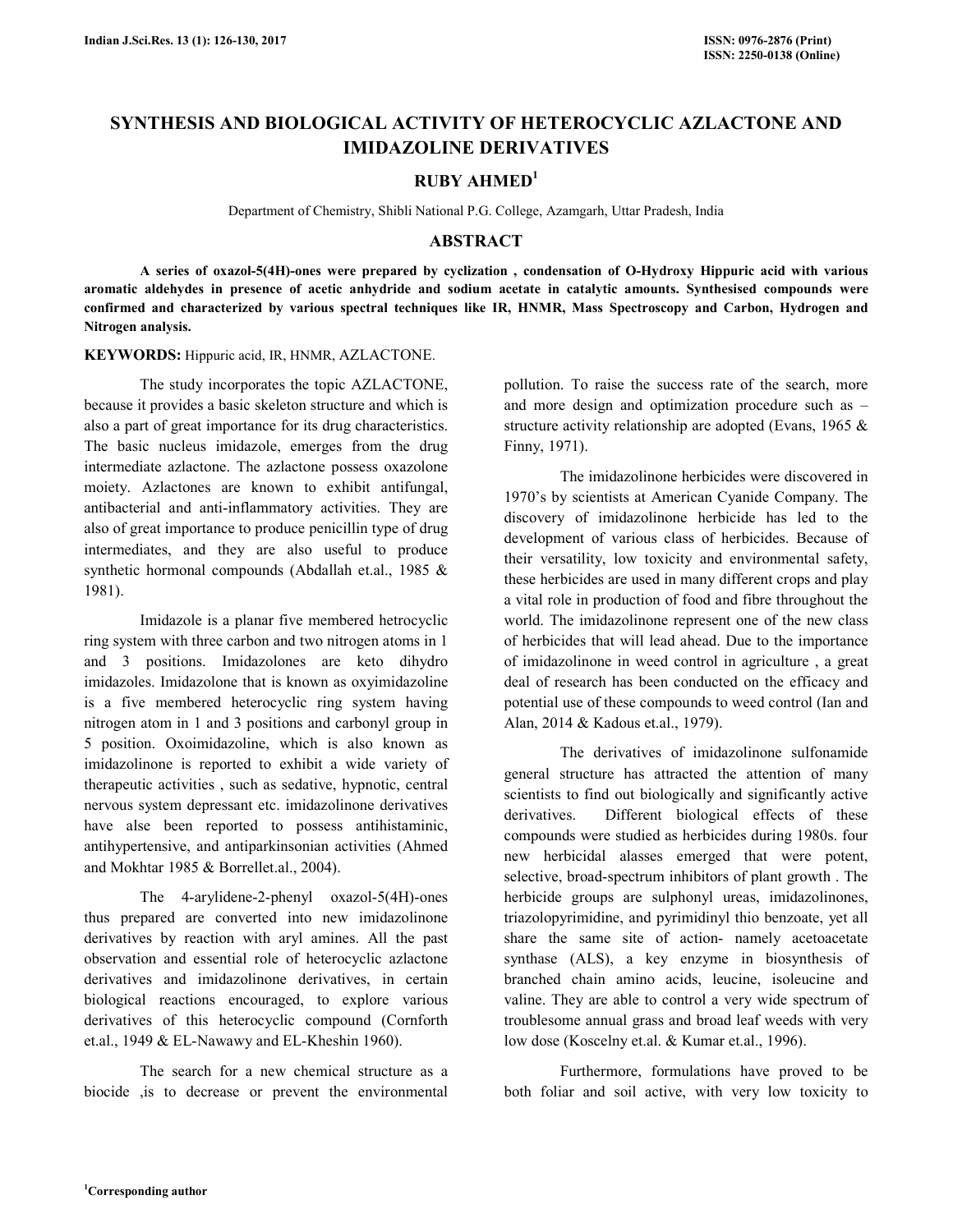mammals. Chlorsulfuran, tribenuron-methyl and imazamethabenzen give selective weed control in crops. sulfonamide is an active herbicidal group against grassy broad leaf weeds in low dose. Synthesis of new imidazolinone sulfonamide derivatives may give herbicidal activity against grassy and broad leaf weeds in different field crops (Mayo and Rochester, 2015 & Morsy et.al., 1981).

 All the past observations and essential role of heterocyclic azlactone derivatives and imidazolinone derivatives ,in certain biological reactions , prompt us to synthesise various heterocyclic derivatives (Montazeri, 1995 & Pawan et.al., 2012).

#### **MATERIALS AND METHODS**

## **General Method for the Synthesis of Compound 2**

 A mixture of N-benzylglycine (Hippuric acid) (0.01 ml) and 3-formylchrome (compound 1) (0.01ml) in acetic anhydride (15ml) and in presence of freshly fused sodium acetate (0.5gm) were heated and refluxed on water bath for 1 hour. After cooling, the resulting oxazolone was washed , first with 50%aqueous alcohol then with ether and recrystallized from alcohol-acetone.

 The synthesised compound will be analysed by IR spectra, HNMR spectroscopy and mass spectrometry. Elemental analysis too was carried out to get the percentage composition of carbon, hydrogen, nitrogen and oxygen.



## **Synthesis of Compound (2)**

## **General Method for the Synthesis of Compounds (3- 16)**

 Amixture of compound 2 (0.01ml) and feshly prepared sodium acetate (0.8 gm) and aryl amine of amino acid esters and substituted hydrazine (0.01 ml) in glacial acetic acid (10 ml) were refluxed for 2 hours. After cooling , the mixture, its yield was calculated. The compound was analysed for its chemical nature , structure and elemental constituents.

Likewise, the whole series of compounds  $(3 -$ 16) were synthesised, and analysed.

 Once the derivatives (compounds 3 -16) are prepared, they underwent biological screening. Their biological activity as a herbicide, fungicide or bactericide was tested on various strains of micro organism.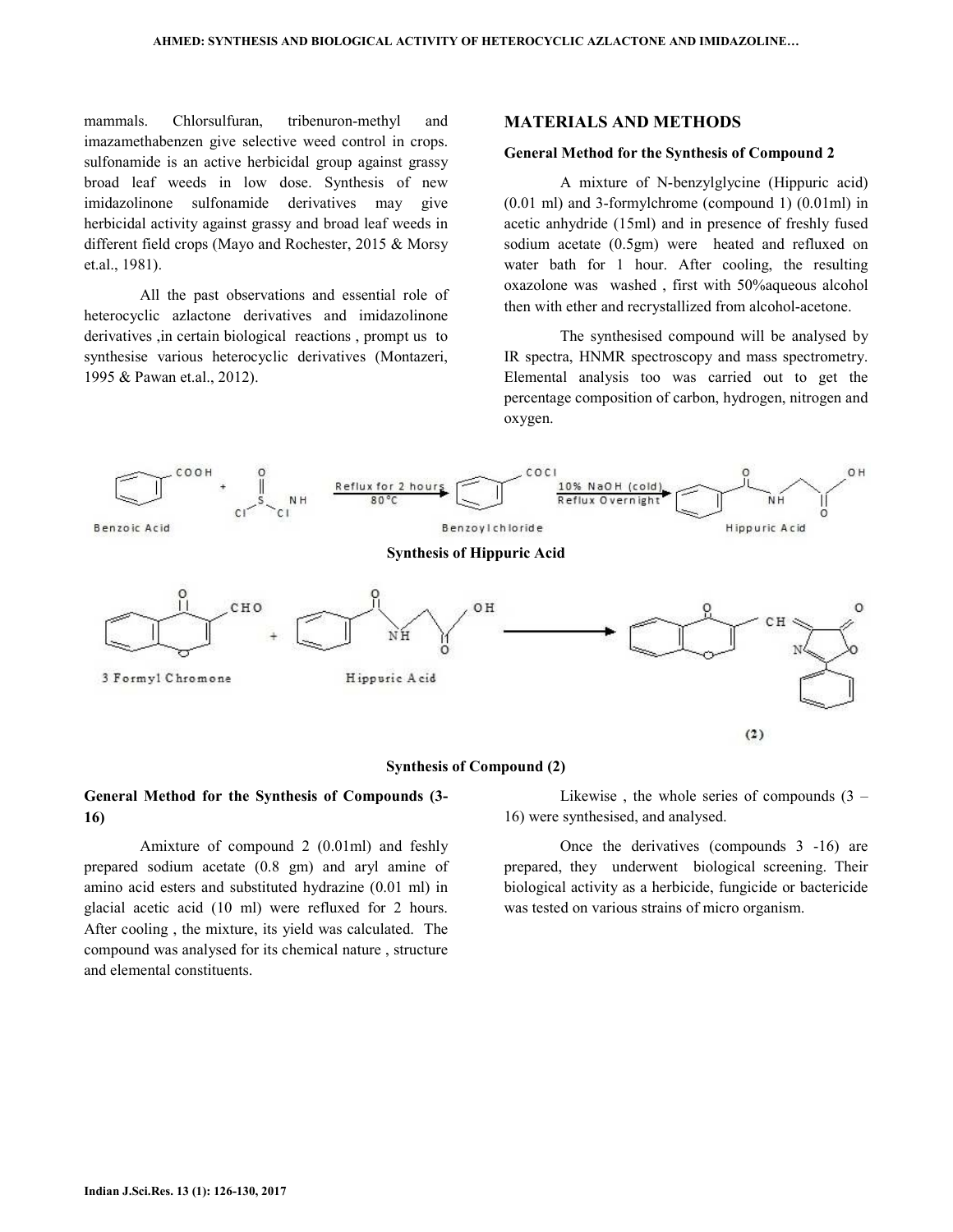#### **AHMED: SYNTHESIS AND BIOLOGICAL ACTIVITY OF HETEROCYCLIC AZLACTONE AND IMIDAZOLINE…**











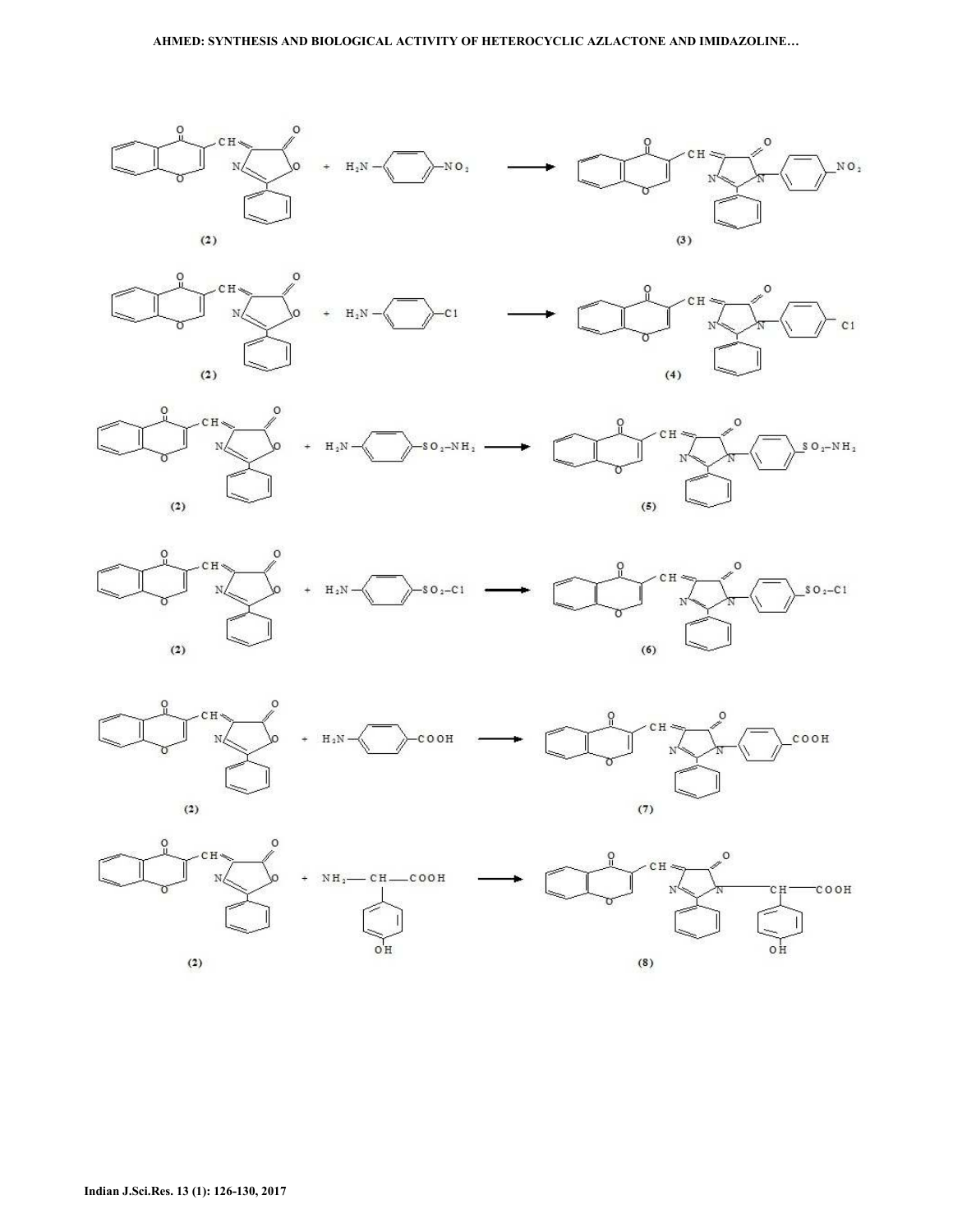

#### **Synthesis of Various Derivatives of Compound (2)**

# **BIOLOGICAL ACTIVITY**

 The antimicrobial activity of the newly synthesised compounds was compared with known antibiotics like Ampicillin, Penicilline and Tetracycline. Antimicrobial activity was studied against gram positive bacteria (Staphylococcus aureus) and gram negative bacteria (Escherichia coli). Antimicrobial screening was carried out by cup-plate method at a concentration of 50µgm/ml in solvent DMF. Zone of inhibition was measured in mm. Antimicrobial activity of the synthesised compounds was compared with standard drugs Ampicillin, Penniciline and Tetracycline at the same concentration.

# **CONCLUSION**

 Reaction of 3 formylchromone with hippuric acid to form compound 2, namely 1, 3-oxazol-5(4H)-one ring as starting material for synthesis of compounds 3-10.

 This is aimed to incorporate their heterocyclic biologically active moieties into new heterocyclic systems. This research work was in continuation to previous work, where chromone and its derivatives were synthesised and their structure analysed by infra red spectroscopy, NMR spectroscopy, mass spectroscopy, and elemental analysis. In this work new five membered nitrogen heterocyclic derivatives of chromone were synthesised. The carbonyl group of chromone is reactive and has considerable significance in biological activity too. It is reactive towards nucleophiles and thus enables the synthesis of a wide variety of heterocyclic compounds.

 These affect a wide variety of enzymatic reactions. Commonly occuring reactions include oxidative, reductive, hydrolytic and conjugative alteration of the target molecule.

 Once synthesised , these compounds proved as effective antimicrobial agents.

# **REFERENCES**

- Abdallah E.A.M, Morsy F.A., Saleh M.S. and Kadous E. A., 1985. Relation between chemical chemical structure andInsecticidal activity. Part VI. Effect of phenylarsonic and their N-oryl-thiomronium salts against mosquite Larvae.6th Arab Pesticide Conf. Tanta Univ.
- Abdallah E.A.M, Mokhtar H.M. and Mosry F. A., 1981. Relation between chemical structure and insecticidalactivity part V. Biological activity of 2-methyl-6-styrylpyridiue dicarboxylic acid and its derivatives. Prec.4th Arab pesticide Conf. Tanta Univ. III A: 215-245
- Ahmed A.H. and Mokhtar H., 1985. Structure activity relationships "Fungitoxicity and phytotoxicity of 3-athoxy carbonyl-5-stytyl pyrazole derivatives. Alex. J. Agric. Res., **30**(3):1583-1592.
- Borrell J. I., Schuler E., Teixidó J. and Michelotti E. L., 2004. Design and synthesis of two pyrazole libraries based on o-hydroxyacetophenones. Mol Divers., **8**(2):147-57.
- Cornforth J. W., Clarke H. T., Johnson J. R., and Robinson R., 1949. Chemistry of Penicillin.